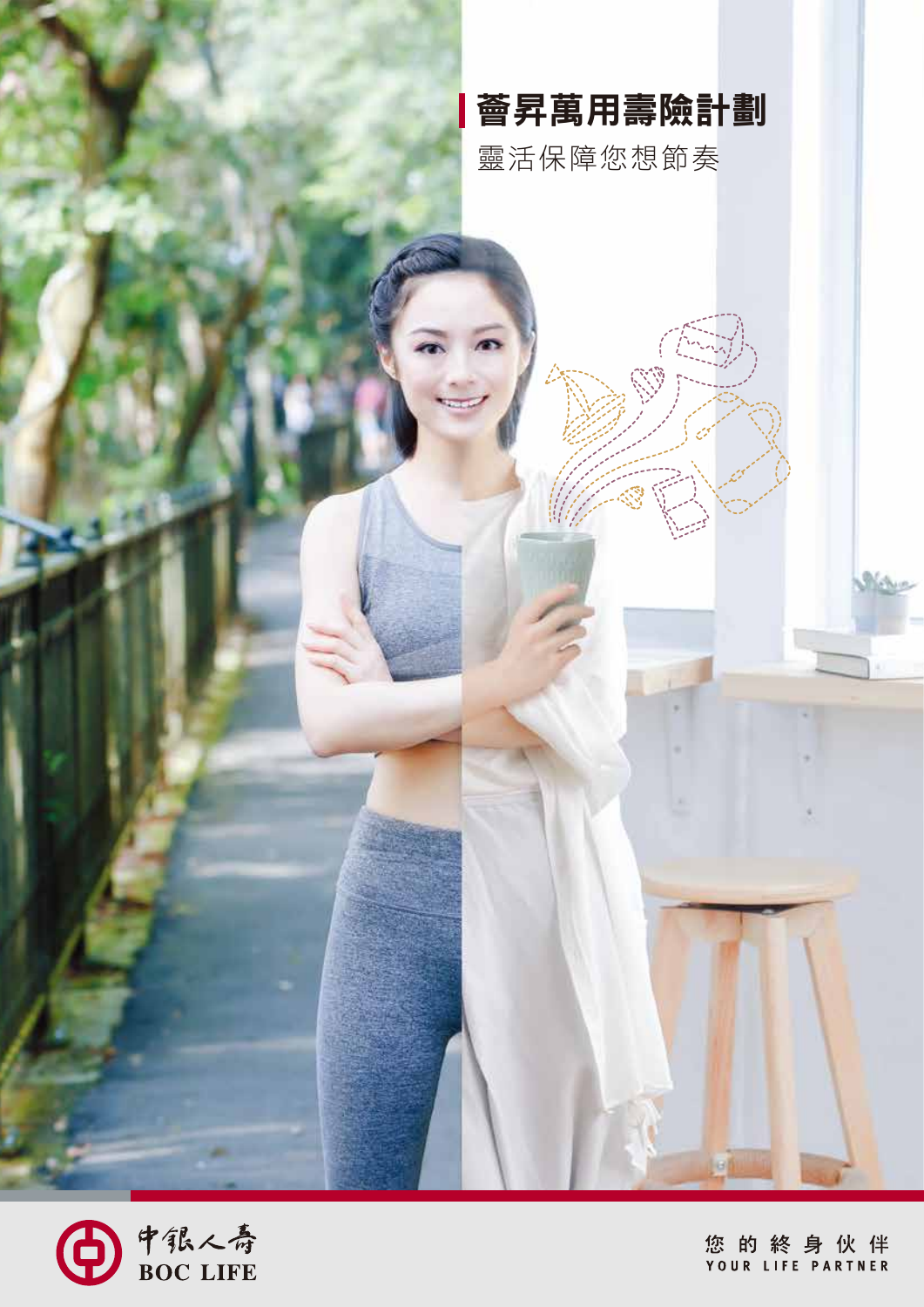中銀集團人壽保險有限公司(「中銀人壽」)的**薈昇萬用壽險計劃**(「本計劃」)是一個兼備靈活理財 及壽險功能的萬用壽險計劃。您只需供款兩年,便可享人壽保障直至受保人100歲,讓您靈活 策劃您的未來。

 **特別獎賞(非保證)7**

賞(如有)存入戶口價值1內。

本計劃毋須體檢,申請手續方便省時。

へ。)<br><sub>「</sub>一つ」<br>田須<u>體検</u>

在保單生效期間,於每十個保單年度完結後, 中銀人壽將以當時的宣佈特別派息率7及戶 口價值1計算特別獎賞(如有),並將該特別獎

# **定期利息收益**

本計劃將向戶口價值1按派息率2孳生利息。 派息率2可不時調整,最新派息率2可诱過中 銀人壽網頁(www.boclife.com.hk)或向您的 專業理財顧問查詢。

### **靈活理財方案 \$**

自第1個保單年度起,您可在每個保單年度 從保單內提取部分款項3一次,以配合人生 不同階段的理財需要,惟身故賠償的金額會 因有關安排而受到影響。

# **人壽保障**

本計劃只需供款2年4,5,便提供人壽保障直至 受保人100歲。於保單生效期間,若受保人 不幸身故,身故賠償相等於身故日的淨已繳 保費6的105%或戶口價值1的105%的較高者 (上限為身故日的淨已繳保費6的100%或戶 口價值1的100%的較高者(視情況而定)加人 民幣 8,500(人民幣保單)╱ 港元 10,880(港 元保單)╱ 美元1,360(美元保單)),再扣除 受保人身故前之任何欠款(如有)。



# **基本投保條件**

| 投保年齡                | 0歲 (出生後15天起)至70歲          |
|---------------------|---------------------------|
| 保費繳付年期4,5           | 2年                        |
| 保障期                 | 至受保人 100歲                 |
| 保單貨幣                | 人民幣/港元/美元                 |
| 最低目標保費              | 人民幣100,000/港元100,000/     |
|                     | 美元 12,500                 |
| 保費繳付方式 <sup>4</sup> | 年繳                        |
| 退保價值                | 退保時的戶口價值                  |
|                     | 扣除任何欠款 (如有)               |
|                     | 及任何退保費用 <sup>8</sup> (如有) |
|                     |                           |

# **請即投保,盡握良機!**

歡迎聯絡您的 專業理財顧問查詢有關詳情。

● 查詢熱線: (852) 2860 0688  $\blacklozenge$  網址:www.boclife.com.hk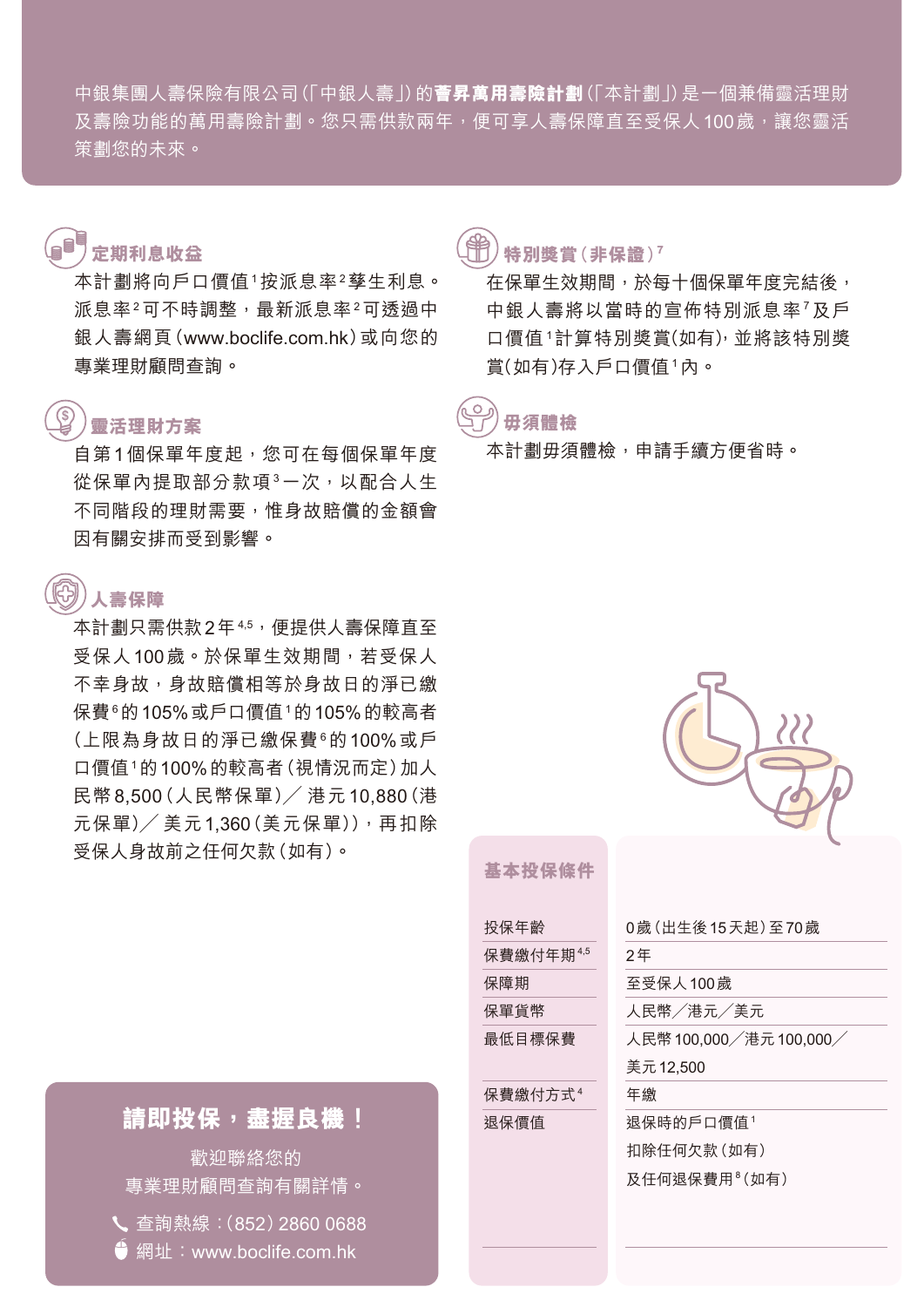## **投資策略、派息率釐定方針及過往派息率資料:**

中銀人壽投資於全球不同類別的資產,以獲得多元化投資組合的優勢。本計劃下保單的資產主要包括以下資產:

|             | 比例           |
|-------------|--------------|
| 固定收益工具或有息證券 | 80%-100%     |
| 增長型資產       | $0\% - 20\%$ |

固定收益工具或有息證券包括但不限於政府及企業債券等。

● 中銀人壽主要投資於投資級別債券,並加入小部分高收益債券及新興市場債券以提高收益。

● 在一般情況下,中銀人壽所投資的主要市場為北美、中國內地、中國香港及其他亞洲已發展國家。

增長型資產包括但不限於上市股票、私募股權、互惠基金、物業投資等。中銀人壽投資於多元增長型資產,旨在爭取高於固定收益投資的長線回報。

以實現長遠投資目標為目的,中銀人壽在其絕對酌情權下,保留權利在市場前景及狀況顯著變化時調整前述資產分佈,或進行包括但不限於再保險 安排等其他財務安排。中銀人壽以投資於以保單貨幣計值的資產為目標。如資產用以計值的貨幣與保單貨幣不相同,中銀人壽有機會利用衍生工具 管理匯率風險的影響。

有關最新的投資策略,請參閱中銀人壽網頁www.boclife.com.hk。

### **萬用壽險派息率:**

萬用壽險業務資產組合的構成一般以支持保單的派息率為目的,並讓保單持有人藉收取派息的形式,分享中銀人壽萬用壽險業務的部分利潤。為達 至以上目的,中銀人壽會投資於多種經中銀人壽審慎挑選的資產組合,以平衡風險。資產組合一般以固定收益投資及股權類投資為主。

二次工具的,「默尔設直及員然之僵症」默尔設备與沈运的真產症日,次下員試驗,真產症日,放外固定依並及資及放電效及資源工<br>實際派息率乃根據中銀人壽政策內所指定的方法所決定,而相關政策則建基於多種因素,包括但並不限於市場狀況、過往實際投資回報及對未來投 資回報的長期展望。將來之派息率於保單年期內可不時調整,惟不會低於保單條款、批註及╱或修訂中標示之最低派息率。實際派息率由中銀人壽 的委任精算師根據上述公司政策作出建議並得中銀人壽董事會審批後為準。

基於以上因素的影響,派息率並非保證及可能會較銷售時所提供之保單利益說明內所演示的較高或較低。

若閣下希望知道中銀人壽過往派息率的資料作參考用途,可瀏覽以下網址www.boclife.com.hk/ps。請注意,網址上所顯示的過往派息率並未扣除相 關保單收費(如保費費用、保險成本、保單費用等)。請留意過往派息率表現並非未來表現的指標。

# **人民幣及美元保險的風險聲明:**

人民幣及美元保單涉及匯率風險。人民幣或美元兌港元匯率可升可跌,故若以港元計算,人民幣或美元保單的保費、費用及收費(如適用)、戶口價 值╱退保價值及其他利益將隨匯率而改變。人民幣或美元兌換港元匯率以中銀人壽不時選定的以市場為基礎的兌換率為準,可能與銀行的牌價不同。 客戶如選擇以港元繳付人民幣或美元保單的保費,或要求承保機構以港元支付人民幣或美元保單的戶口價值╱退保價值或其他利益,可能會因匯率 的變動而蒙受損失。**人民幣兌換限制風險 -** 人民幣保險受匯率波動的影響而可能產生獲利機會及虧損風險。客戶如將人民幣兌換為港幣或其他外幣 時,可能受人民幣匯率的變動而蒙受虧損。(只適用於個人客戶)目前人民幣並非完全可自由兌換,個人客戶可以通過銀行賬戶進行人民幣兌換的匯 率是人民幣(離岸)匯率,是否可以全部或即時辦理,須視乎當時銀行的人民幣頭寸情況及其商業考慮。客戶應事先考慮及了解因此在人民幣資金方 面可能受到的影響。(只適用於企業客戶)目前人民幣並非完全可自由兑換,企業客戶通過銀行進行人民幣兑換是否可以全部或即時辦理,須視乎當 時銀行的人民幣頭寸情況及其商業考慮。客戶應事先考慮及了解因此在人民幣資金方面可能受到的影響。

## **其他主要風險﹕**

- **‧** 本計劃及╱或附加利益保障(如有)在投保及續保時的應付保費及保單生效時的費用及收費是根據以下之因素(如適用)而釐定,包括但不限於: 投保額、性別、投保年齢、已屆年齡、吸煙習慣、保費繳費年期、核保等級、風險類別及居住地而釐定,並非保證不變。除保單文件另外註明, 部分費用及收費,包括保費費用、保單費用及保險成本(如適用)並非保證,中銀人壽有權不時調整該等費用及收費。中銀人壽保留權利隨時檢討 及調整應付保費、費用及收費,調整原因包括但不限於實際經驗與現時期望出現的落差。
- **‧** 保單權益人應在保費繳費年期內按時繳交保費。如所需金額(如保費)未能於中銀人壽指定之寬限期(如適用)完結前繳交,保單有可能終止或失 效。如因未能繳付保費導致保單被終止或失效,保單權益人可領取的退保價值可能低於已繳總保費及失去保單所提供的保障。
- 在以下任何一種情況發生時,中銀人壽有可能在保單到達期滿日前終止保單: (i) 受保人身故;或
	- (ii) 中銀人壽批准保單權益人書面要求退保;或
	- 。<br>(iii) 於寬限期屆滿前,保單權益人未能繳付中銀人壽所要求支付的金額;或
	- (iv) 中銀人壽作出末期疾病賠償(如適用)。
- **....**<br>● 實際的通脹率有機會較預期高,因此,您所獲發金額之實際價值可能會較低。
- **‧** 當戶口價值跌至零或負數時,保單或會失效。

**備註:**

- 1. 戶口價值相等於所有已繳目標保費扣除保單費用、加上利息及特別獎賞(如有)、減去任何提取部分款項金額(包括任何適用的提取費用)(如有)。 戶口價值的每日利息(如有)以最低派息率計算。於每個保單年度完結後,中銀人壽以當時的宣佈派息率計算的利息及該保單年度內以最低派息率 計算的利息計算利息差額,並將其利息差額存入戶口價值內。
- 2. 派息率(非保證)為由中銀人壽釐定及會不時更改的利率,並非以過往業績為基礎,亦不能被解釋為對未來回報之推測或估計。派息率可升可跌, 於保障期內可不時調整,惟不會少於保單文件中標示之最低派息率。中銀人壽保留權利在給予保單權益人事先通知下在第20個保單週年日及其後 每10個保單週年日不時對最低派息率作出修改。詳情請參閱中銀人壽繕發的保單文件及條款。
- 3. 提取部分款項於第1個保單年度起適用。您可於每個保單年度作出不多於一次的提取部分款項,並須符合每次最低提取金額(現時為人民幣 10,000╱港元12,000╱美元1,500)及提取部分款項後最低戶口價值(現時為人民幣50,000╱港元60,000╱美元7,500)的要求。提取費用之計算 方法、不同保單年度之適用提取費用及其他詳情,請參閲中銀人壽繕發的保單文件及條款。
- 4. 本計劃亦接受客戶預繳目標保費。i)預繳保費只能於投保時一筆過繳付,及後將不再接受任何預繳保費。ii)預繳保費戶口的餘額(如有)將於第1 個保單週年日自動從預繳保費戶口全數扣除作繳付第二期目標保費。iii)預繳保費戶口的餘額(如有)將保證以保單生效當日適用的首個保單年度 派息率於中銀人壽積存生息。人民幣、港元及美元保單的預繳保費戶口積存年利率並非相同。iv)如受保人身故,預繳保費戶口的任何餘額(如有) 將連同身故賠償給付保單受益人。v)不接受客戶於預繳保費戶口作出任何提取款項。vi)任何預繳保費戶口餘額(如有)(再扣除任何預繳保費退回 約定用)將於知知時期的不知的。中銀人壽可不時間整預繳保費退回費用。vii)詳情請參閱保險建議書及中銀小號的保單文件,所以以次次的文字,
- ——只出力的於為你,是自急於長島知日,「我公認可有為在我就所会会自急的,並行用的。」<br>5. 如保單權益人在保費寬限期(第2個保單年度的目標保費繳費到期日起計31天或由中銀人壽不時決定的期限)完結前仍未全數繳付第2個保單年度 的應繳目標保費,中銀人壽毋需通知保單權益人而保單將即時失效並視同退保處理,並將退回相等於有關保費到期日的退保價值扣除任何欠款後 之金額予保單權益人。中銀人壽將按第1個保單年度的退保費率計算所需退保費用。
- 6. 淨已繳保費為中銀人壽就本計劃所收的所有保費(不包括任何尚未用作繳付第2個保單年度目標保費的預繳保費)減去任何提取部分款項(包括任 何適用的提取費用)(如有)。
- 7. 中銀人壽有獨有及絕對酌情決定權於每第10個保單年度完結後決定及宣佈特別獎賞(如有)及特別派息率。因此,特別獎賞(如有)及特別派息率 並非保證及可能是零。
- 8. 退保費用將根據退保時的戶口價值及保單年度適用的退保費率收取。相關退保費用及其他詳情,請參閱保險建議書及中銀人壽繕發的保單文件及條款。

### **關於收取保費徵費的安排:**

保險業監管局按規定透過保險公司向保單持有人收取保費徵費。為方便閣下,每當中銀人壽向閣下收取保費時,將以收取保費的相同途徑(包括自動 保費貸款(如適用))一併收取保費徵費。

### **重要事項:**

**‧** 本計劃由中銀人壽承保。

- **‧** 中銀人壽已獲保險業監管局授權及監管,於中華人民共和國香港特別行政區經營長期業務。
- **‧** 中銀人壽保留根據擬受保人及申請人於投保時所提供的資料而決定是否接受或拒絕有關投保本計劃申請的權利。
- **‧** 本計劃受中銀人壽繕發的正式保單文件及條款所限制。各項保障項目及承保範圍、條款及除外事項,請參閱相關保單文件及條款。
- **‧** 中銀人壽保留隨時修訂、暫停或終止本計劃,更改有關條款及細則的權利。如有任何爭議,以中銀人壽決定為準。

若本宣傳品的中、英文版本有歧異,概以英文版本為準。

本宣傳品僅供參考,並只在香港以內派發,不能詮釋為在香港以外提供或出售或游說購買中銀人壽的任何產品的要約、招攬及建議。有關本計劃詳情 ,三は品量於ショー王公在日治六行派は、「市陆平縣在日治六行走於為出日為就設得入,我公時時在行產品的委約,指邊及定職,占歸下市量計情 任何查詢,請聯絡您的專業理財顧問。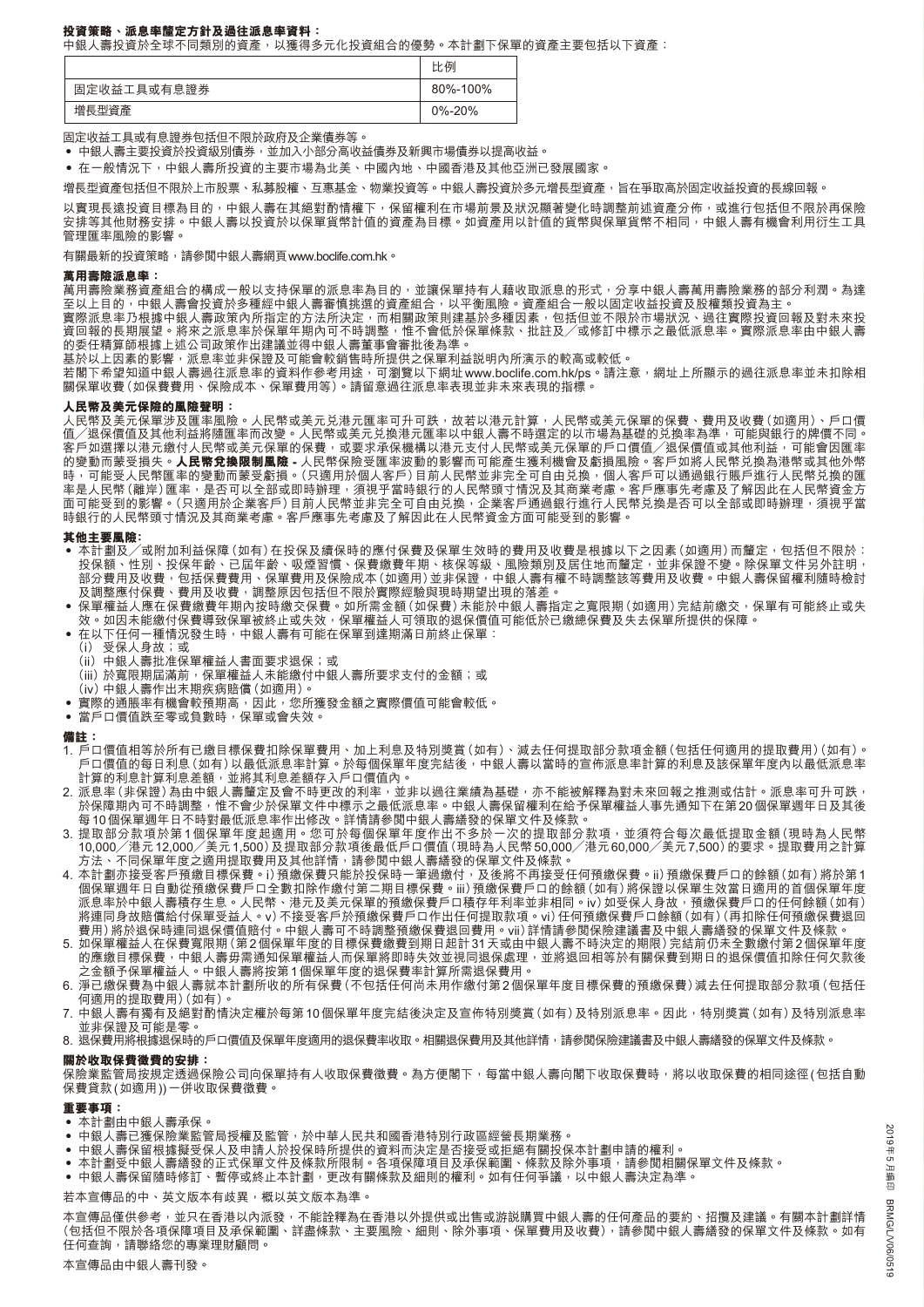# **MaxiGrowth ULife Insurance Plan**

Flexible protection creates your rhythm of life



您 的 終 身 伙 伴<br>YOUR LIFE PARTNER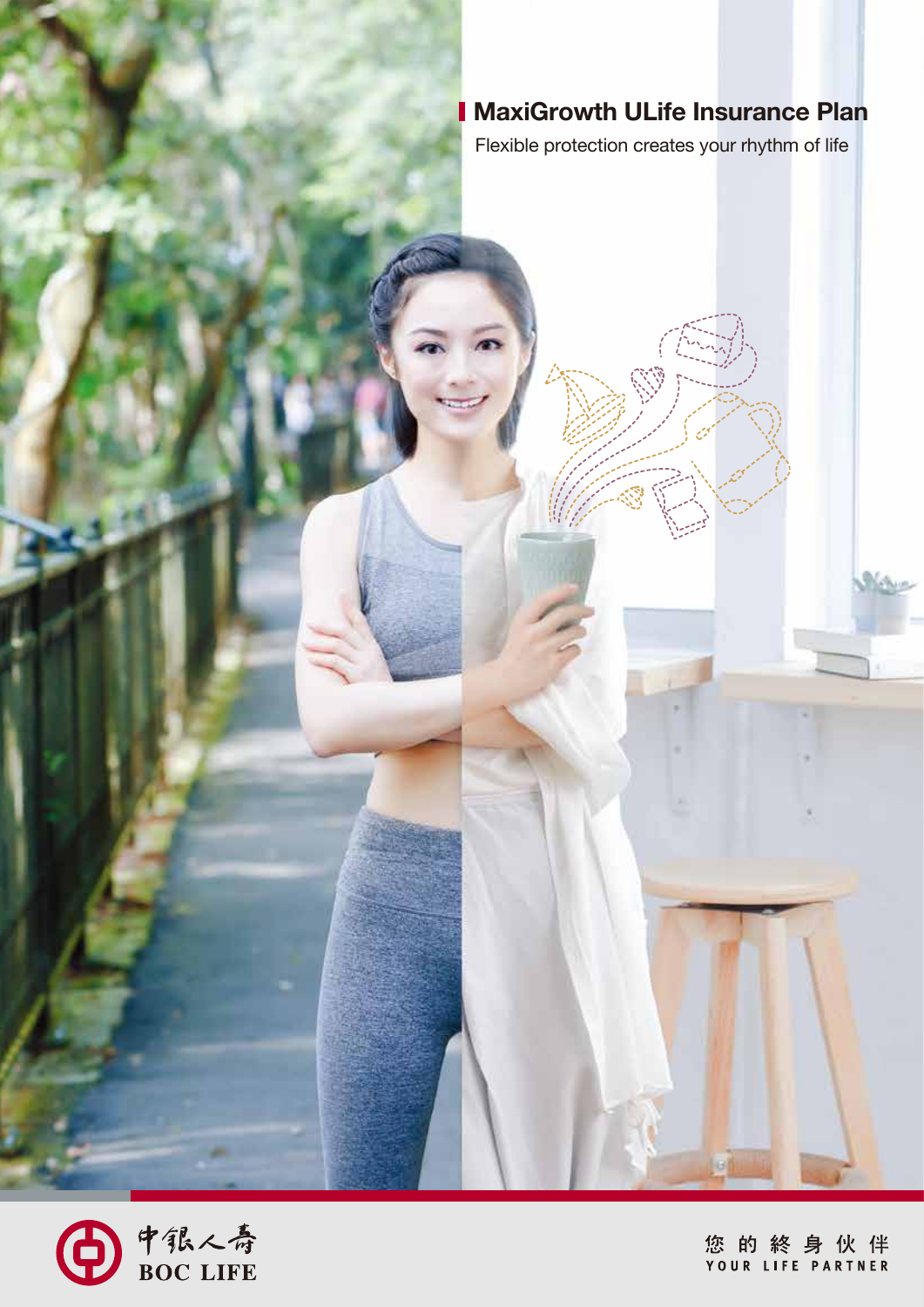BOC Group Life Assurance Company Limited ("BOC Life") offers **MaxiGrowth ULife Insurance Plan** ("the Plan") which is a universal life insurance plan that provides you with flexibility in financial planning and life protection. You can enjoy life protection coverage until the Insured reaches the age of 100 by paying premium for just 2 years and manage your future flexibly.

# **Regular Interest Income**

Interest will accrue on the Account Value<sup>1</sup> according to the crediting interest rate<sup>2</sup>. The crediting interest rate<sup>2</sup> may vary from time to time. The latest crediting interest rate $^2$  can be enquired via the website of BOC Life (www.boclife.com.hk) or your Financial Consultants.

# **Flexible Financial Planning Solution**

Starting from the 1<sup>st</sup> Policy Year, you can also make Partial Withdrawal<sup>3</sup> from the policy once every Policy Year, to meet the financial needs at different life stages, which will however affect the Death Benefit amount.

**\$**

# **Life Protection**

The Plan provides life protection coverage till the Insured reaches the age of 100 by paying premium for just 2 years $4,5$ . In the unfortunate event of the Insured's death while the policy is in force, the Death Benefit is equivalent to the higher of 105% of Net Premiums Paid<sup>6</sup> or 105% of Account Value<sup>1</sup> as at the date of death (subject to a maximum of the higher of 100% of Net Premiums Paid<sup>6</sup> or 100% of Account Value1 as at the date of death (as the case may be), plus RMB8,500 (for RMB policy) / HKD10,880 (for HKD policy) / USD1,360 (for USD policy)) less any Indebtedness (if any) up to the date of death of the Insured.

# **Special Bonus (Non-Guaranteed)7**

While the policy is in force, after the end of every 10<sup>th</sup> Policy Year, BOC Life shall calculate the amount of Special Bonus (if any) based on declared Special Crediting Interest Rate<sup>7</sup> and the Account Value<sup>1</sup> at that time, and credit the same (if any) to the Account Value<sup>1</sup>.

# **No Medical Examination**

No medical examination is required, which is convenient and time saving.

**Basic Eligibility Requirements Issue Age** 



| <b>Issue Age</b>                    | Age 0 (starting from 15 days after             |
|-------------------------------------|------------------------------------------------|
|                                     | birth) to age 70                               |
| Premium Payment Term <sup>4,5</sup> | 2 years                                        |
| Coverage Period                     | Up to age 100 of the Insured                   |
| <b>Policy Currency</b>              | RMB / HKD / USD                                |
| Minimum Target Premium              | RMB100,000 / HKD100,000 /                      |
|                                     | USD12,500                                      |
| Premium Payment Mode <sup>4</sup>   | Annual                                         |
| Surrender Value                     | Account Value <sup>1</sup> upon surrender less |
|                                     | any Indebtedness (if any) and                  |
|                                     | Surrender Charge <sup>8</sup> (if any)         |

# **Grasp this opportunity! Act Now!**

Please contact your Financial Consultants for details of the Plan.

Enquiry Hotline: (852) 2860 0688

Website: www.boclife.com.hk